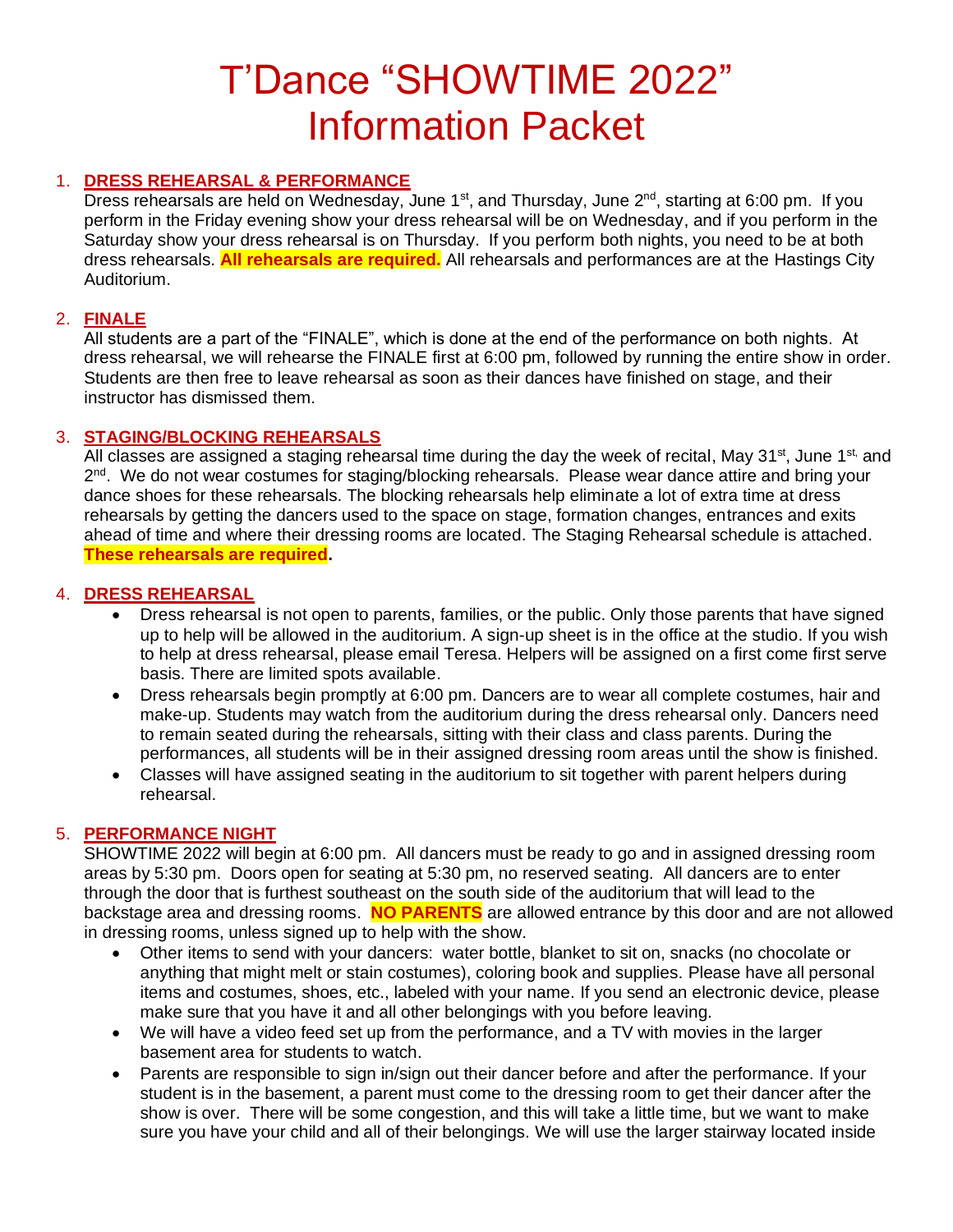the building, in the SE corner of the auditorium – Enter down the stairs on the R side and exit up on the opposite side to keep the line moving. Do not enter from the door on the outside of the building!

## 6. **HAIR AND MAKE UP**

All dancers' hair must be pulled back into a bun - ear level or lower is a good reference point. If you have short hair, the sides should be pulled up out of the face. Longer bangs also need to be secured back. If you need help with bun-making, we will be happy to help! Almost any hair can be secured with a hairnet, hairpins, twisting and hairspray! Any hairpieces and hats will be worn uniformly and will be decided on in class or at picture day. Any hairstyle different from the bun will be discussed in individual classes by their teachers, and the students will know if they are to change their hair. (This only happens with older students that are able to do this on their own and also depends on the program order.)

Please wear "stage makeup" to both rehearsals and performances. Stage makeup is wearing regular makeup a little heavier than normal. The basics are: foundation, blush, eyes (neutral colors-browns, grays), cheeks and lipstick. There is a lot of lighting that happens during the show and we want to see everyone's smiling faces!  $\odot$ 

## 7. **COSTUMES**

Costumes are continuing to arrive and will be tried on in class and then sent home with the students as soon as we have them. Most costumes will arrive by the end of March with a few still arriving in April. Costumes need to be put on hangers and steamed. Misting with warm water will help to hang out the wrinkles from packaging. Most of the costume fabric cannot be ironed, due to the delicate fabric content. **Please label every item with dancer's name**. Ziploc bags work great to hold accessories and can be clipped onto the hangers with the costume.

#### 8. **DRESSING ROOMS**

There are a limited number of actual "dressing rooms" at the auditorium. Names will be posted on the door of each room. If your name is not on a door you will be in the basement area. Please stay in your assigned dressing room so that you can be located when we need you on stage. A clothesbasket works great for those of you that have multiple costume changes. When you take something off, make sure it goes into your basket. Label everything with your name. Please respect everyone around you and keep your things organized (label everything!). And, please, please…clean up after yourselves and do not leave trash behind – dispose of it properly.

#### 9. **VIDEOS**

Mr. Video Productions of Omaha will again be professionally videoing our SHOWTIME performances. Orders may be placed online at: www.mrvideo.com. Videos are mailed directly to your home address when completed. **NO VIDEO CAMERAS OR RECORDING DEVICES - INCLUDING CELL PHONES,** are allowed during the performances. This is illegal and against U.S. Copyright laws. Please advise all visiting relatives and friends of this policy. Please do not hold up a cell phone during the performance and block someone else's view, but rather enjoy watching the performance without the distraction of illegal cell phone recording.

## **10. PHOTOS**

Costume Photos will be taken at T'Dance on April 22 & 23. (This schedule has already been emailed.) All photos ordered at time of taking will be delivered during dress rehearsals.

## 11. **TICKETS**

Tickets for "SHOWTIME 2022" will be available for purchase at the T'Dance office starting on Monday, May 16<sup>th</sup>. Tickets will be sold in the lobby during dress rehearsal and at the door on the night of performances. Admission is \$10.00 per ticket.